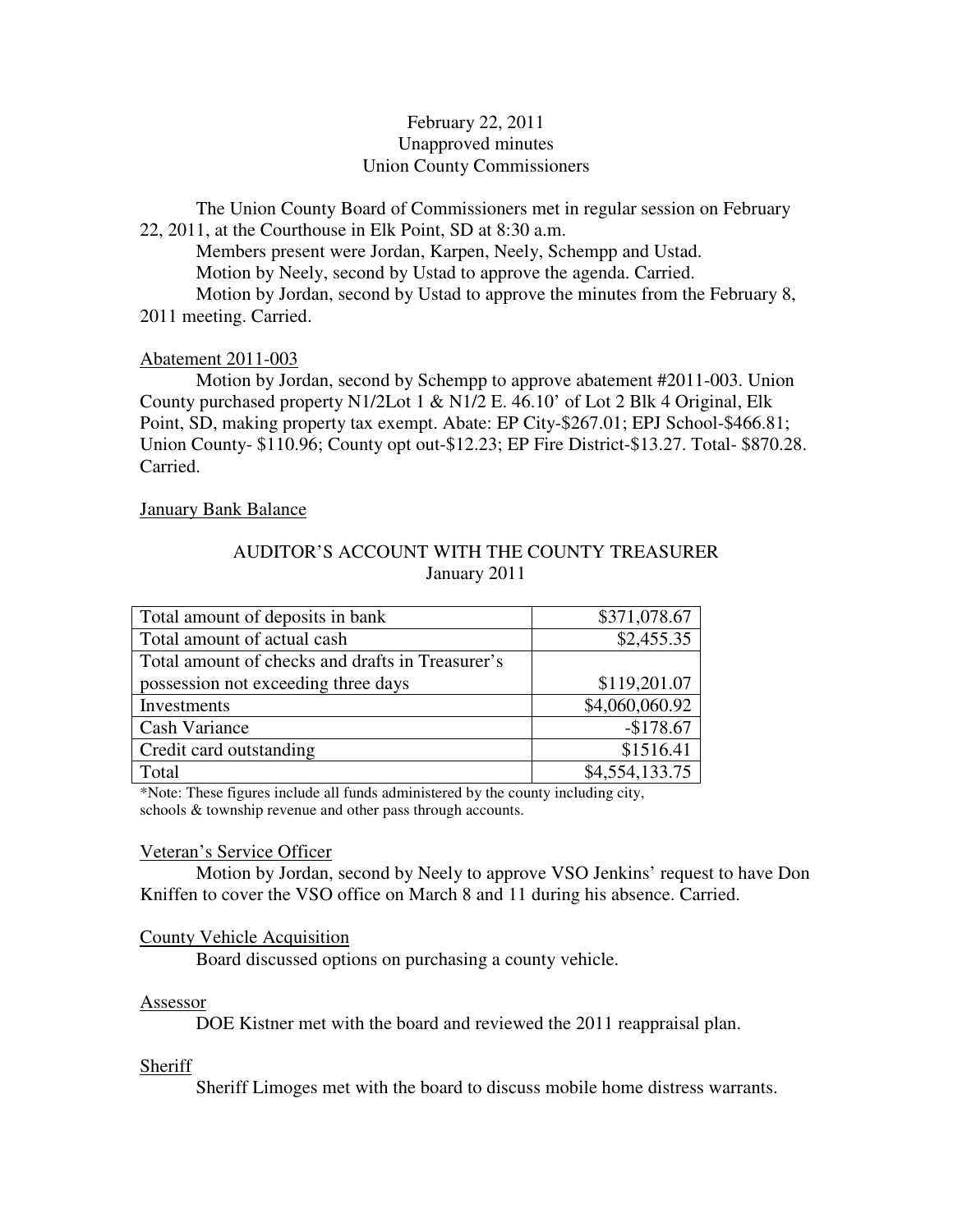### States Attorney

 SA Miller discussed the facebook policy with the board. Discussion also took place on the fair by-laws. The fair by-laws were tabled until next meeting.

### Executive Session

 Motion by Jordan, second by Neely to enter executive session for legal matters at 10:20 a.m. Carried. Chairman declared the board out of executive session at 11:21 a.m.

#### Travel policy

 The board reminded States Attorney Miller about policy #4-11 which requires board approval prior to travel for payment.

### LEPC

Motion by Jordan, second by Neely to approve the LEPC roster. Carried.

### Fire Suppression

 Motion by Schempp, second by Jordan to appoint Chairman Karpen and PWA Roggow to be the authorized personnel to request fire suppression assistance from the state of South Dakota. Carried.

### Travel Authorization

 Motion by Jordan, second by Neely to approve travel authorization request from SA Miller to attend the Welfare Worker's Conference in Pierre on March 15, 2011. Carried.

### Claims

 Motion by Jordan, second by Ustad to approve the following claims. Carried. The following claims have been audited, approved and warrants drawn on the same: Bi-Weekly payroll for 02-25-11: Auditor \$99.75; Treasurer \$320.25; State's Attorney \$1330.18; Public Building \$728.00; Register of Deeds \$736.02; Sheriff \$28,028.50; Nurse \$133.13; WIC \$292.88; Highway \$20,669.52. Accurate Reporting Inc (Transcripts) \$611.65;Alcester Union (Ads) \$239.47; Alexis Tracy (Per Diem) \$284.88;Alkota Cleaning Systems (Supplies) \$66.01; Am San (Supplies) \$230.05;American Stamp & Marking P (Supplies) \$33.42; Avera Sacred Heart Hospital (Care) \$430.39;Barnes Distribution (Supplies) \$105.98; Bierschbach Equipment (Supplies) \$180.00;Bomgaars (Supplies) \$13.99;Boyer Trucks Sioux Falls (Repairs/Supplies) \$800.04;Brian L Wells (Repair) \$993.49;Cathy Rehfuss (MI Hearing) \$15.00;Chris Fodness (Subpoena Fee) \$43.68;City Of Elk Point (Utilities) \$4,293.48;Community Health Clinic (Care) \$241.80;Cornhuskers International (Supplies) \$279.91;Dale Neely (Mileage) \$22.20;David M Hosmer (Ct Appt Attny MI) \$94.26;Denise Cody (Mi Hearing) \$15.00;Dept Of Revenue (Lic Renewal) \$4.00; Dial-Net BTI (Supplies) \$107.00;Donna K Dietrich (MI Hearing) \$150.09; Doyle Karpen (Mileage) \$29.60;Elk Point Community Ambulance (Ambulance) \$397.15;Hickory Tech (Phones) \$122.70;Hydraulic Sales (Supplies) \$680.84; Inland Truck Parts (Repairs) \$581.12;Jacks Uniform & Equip (Supplies) \$ 266.35; Jamar Technologies Inc (Supplies) \$ 97.17;James Mckenzie (Subpoena Fee) \$22.22; James